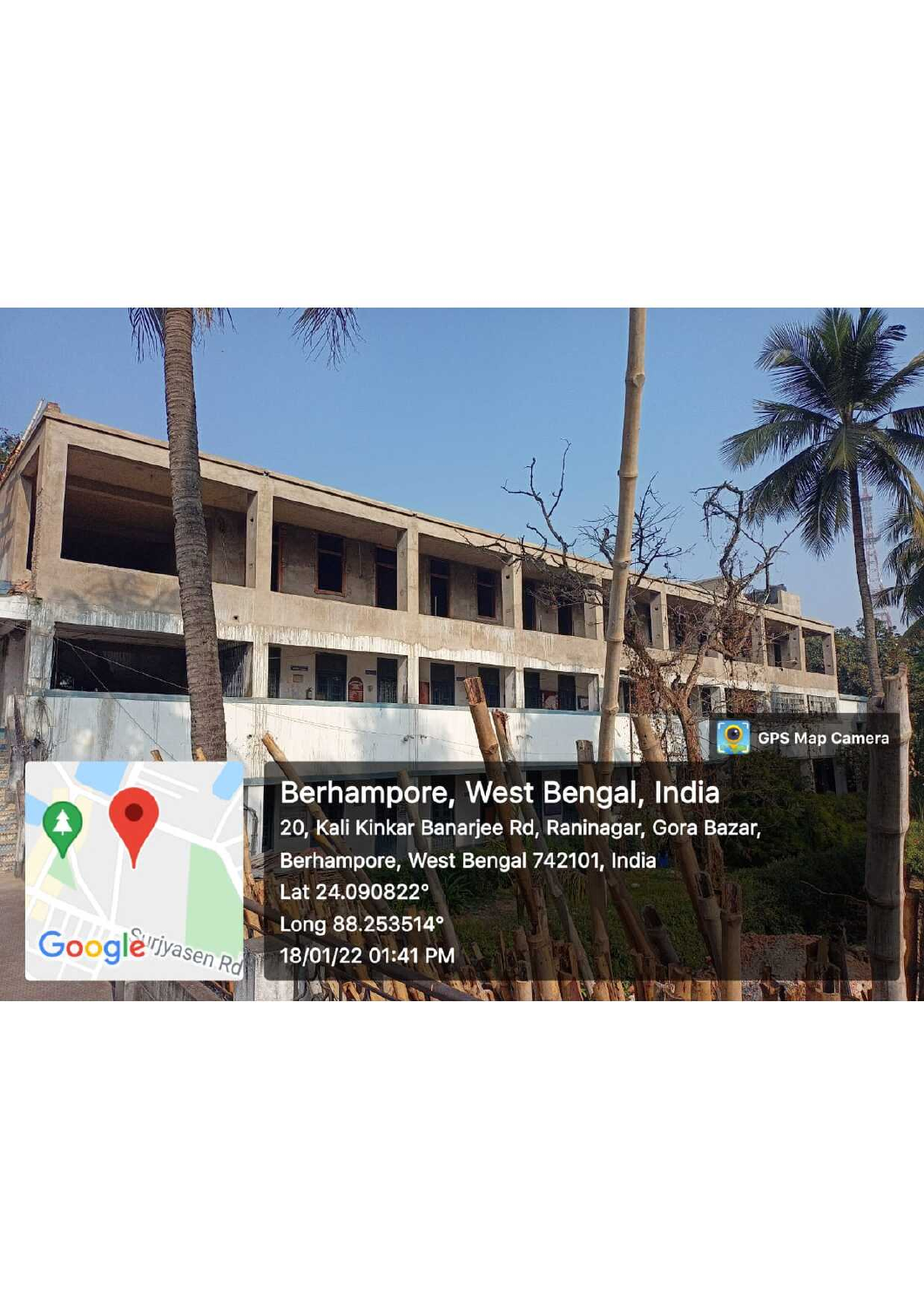

Berhampore, West Bengal, India 36XX+4G7, Gora Bazar, Berhampore, West Bengal 742101, India Lat 24.097884° Long 88.248519° 18/01/22 02:36 PM

**GPS Map Camera**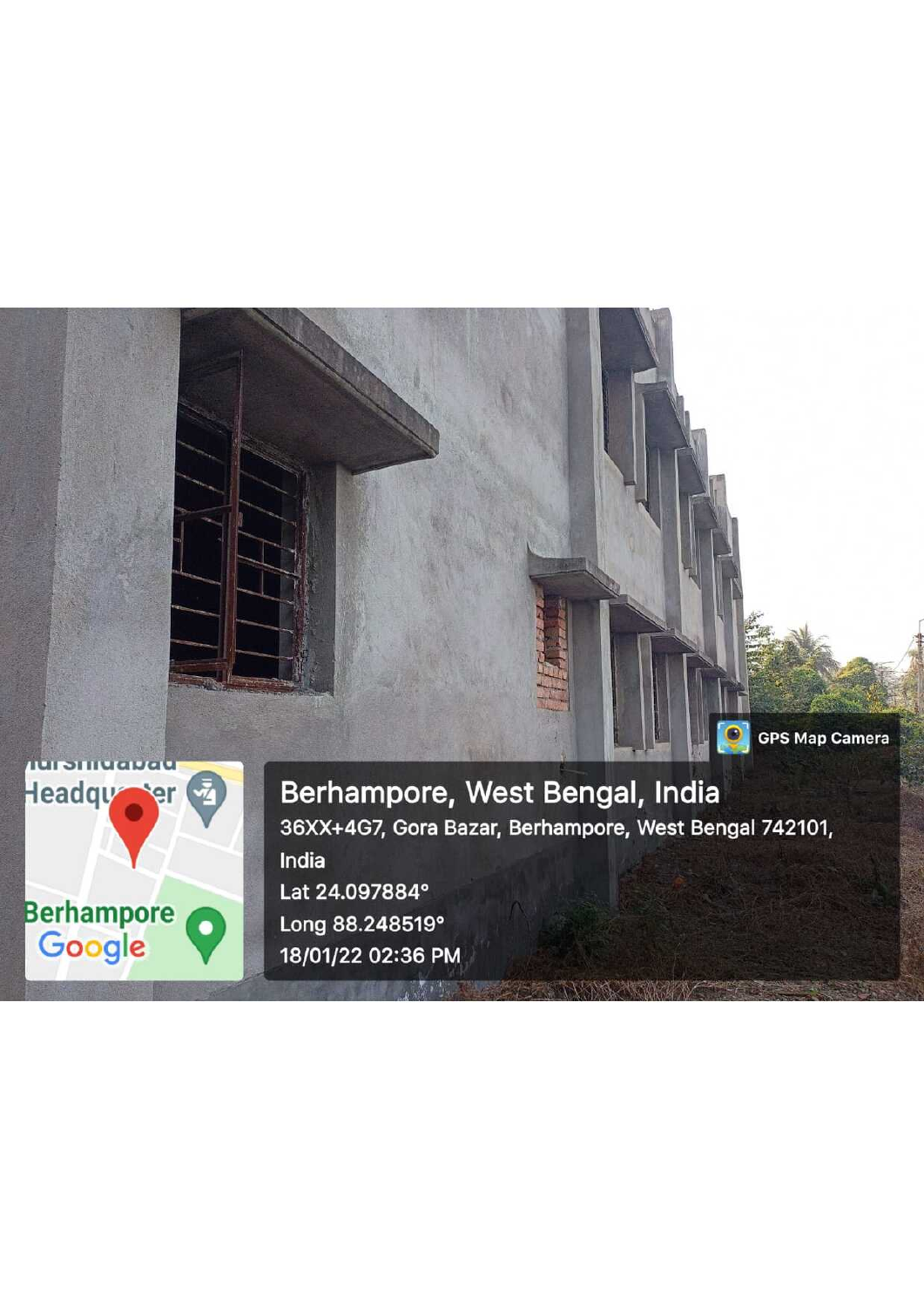

**Headqu** 

**Berhampore** 

Google

ter<sup>\*</sup>

 $\bullet$ 

**GPS Map Camera**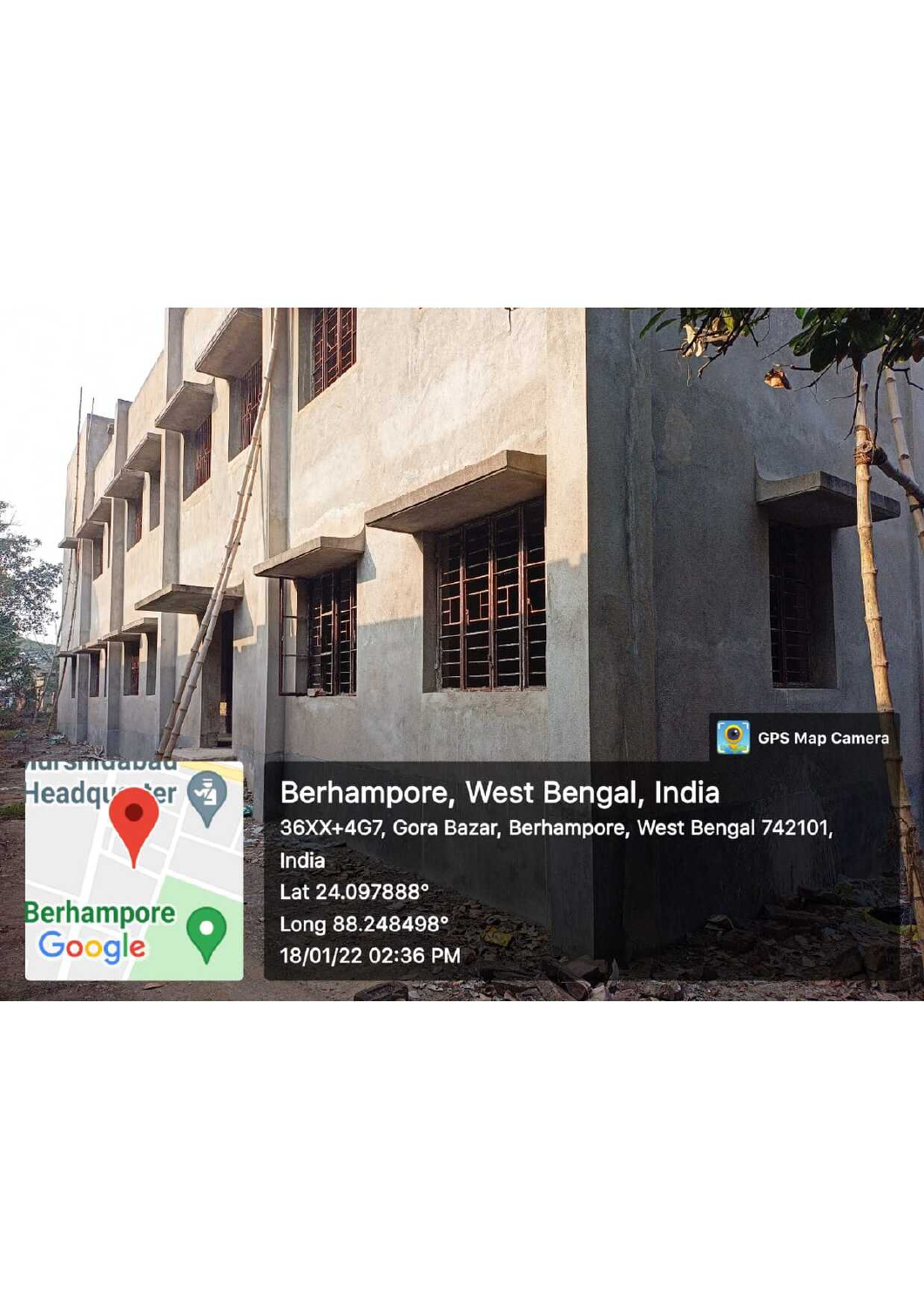Rly. Station : Berhampore Court, E.R.

Phone: (03482) 251193

BERHAMPORE GIRLS' COLLEGE

(GOVERNMENT SPONSORED)

P.O. BERHAMPORE



DT. MURSHIDABAD

# WEST BENGAL D PIN CODE - 742101

 $Ref$  No  $574/Mise$ .

 $Dated = 25/10/2021$ 

From The Principal Berhampore Girls' College Berhampore, Murshidabad

Ŧо Dr. Subrata Dutta Chaudhuri 102/1. Bangur Avenue **Block B. Kol- 700055** 

> Sub: Intimation Regarding the Details of Receipt of Money as Donation Offered to Our College Amounting to Total Rs. 30,00000.00 (Rupees Thirty Lakh only)

Respected sir.

I am glad to inform you that we have received money as donation offered to our college amounting to total Rs. 3000000.00 (Rupees Thirty Lakh only) for the construction of vertical extension of academic building [Prof. Putul Das (Dutta Chaudhuri) Memorial PG Block] in four phases the details of which are appended below:

| Date        | Cheque No.             | Amount      |  |
|-------------|------------------------|-------------|--|
| 21.10.2020  | 664385                 | 100.00      |  |
| 09.11.2020  | 664386                 | 9,99,900.00 |  |
| -27.01.2021 | 664387                 | 10.00000.00 |  |
| 09.08.2021  | 664389                 | 10.00000.00 |  |
|             | Level Den 20 00000 00. |             |  |

Tetal Rs: 30,00000 00

This is for your kind information.

Thanking You.

Yours sincerely

PRINCIPAL<br>PRINCIPAL Berhampore Girls' College Principal Berhampore Girls' College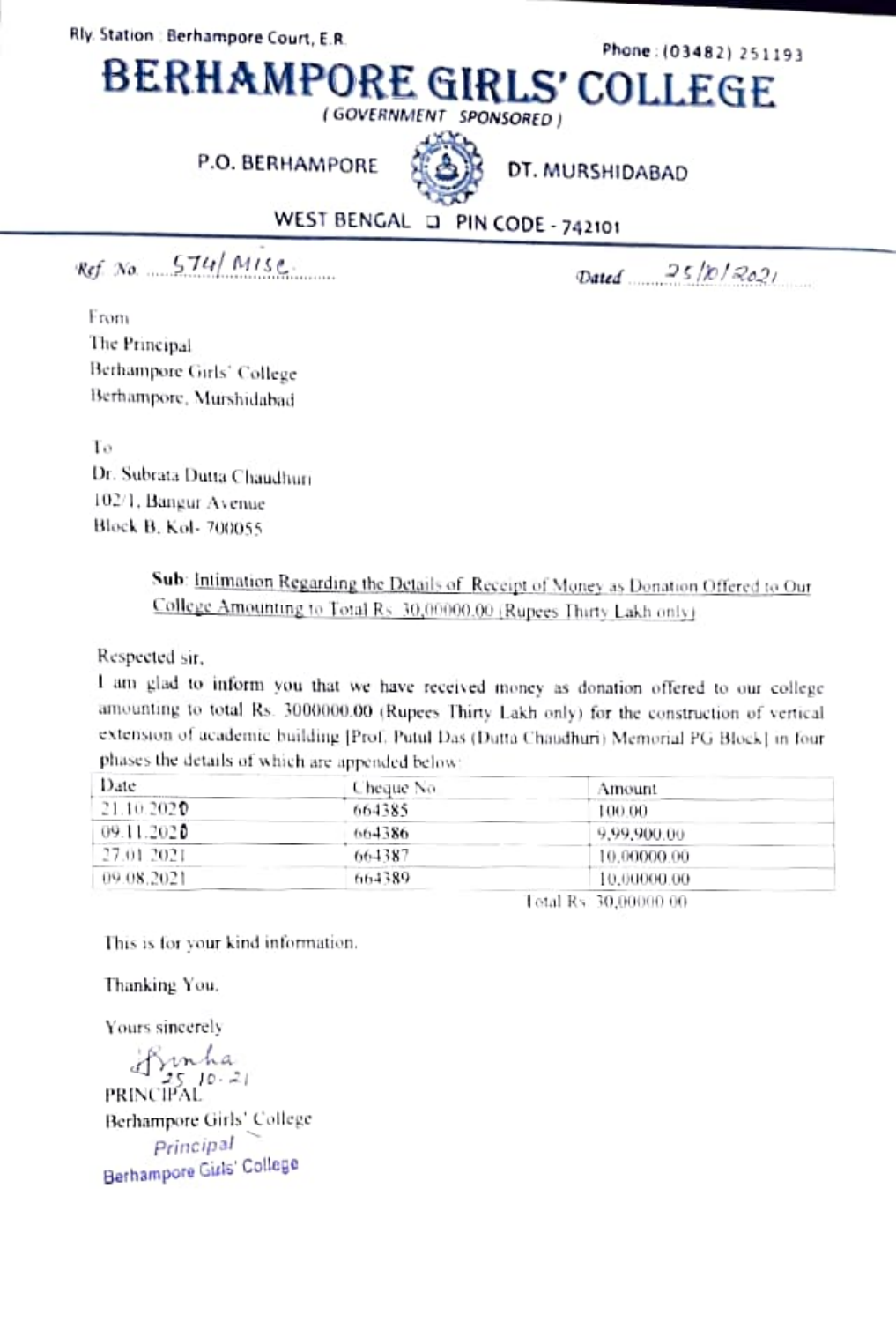

#### परिचम बंगाल, WEST BENGAL পশ্চিমবল

46AB 945225

### AGREEMENT

#### AGREEMENT OF CONSTRUCTION BETWEEN THE PRINCIP VE RERHAMPORE GIRLS' COLLEGE, BERHAMPORE, MURSHIDABAD AND SRI KAMDEV MONDAL, VILL + P.O. NOWDAPANUR, P.S. BERHAMPORE DIST MURSHIDARAD

Asteement regarding the construction vertical extension of academic building (Second floor of Premiumari Science Block) at Berhampore Girls College, Berhampore, Murshidahad

### Terms and conditions

1 Fime allowed completing the work: - 180 days

2 Rate should quoted considering supplying all kinds of tools & plant, shuttering, props, scaffolding, dismantling & taking out existing lime terracing, dismantling of existing brick work as where as necessary, construction of brick work, all types of R.C.C. work, steps & ramp in verandah, plastering, thooring, net cement, roof treatment work in 2nd floor roof, parapet and water reservoir platform in 2nd floor roof but excluding of dismantling of existing R.C.C. roof slab of stair & platform of water reservoir.

3. Rate should be quoted per square feet basis -

4 Area should be measured from outer to outer wall building & water reservoir platform.

5. The coottractor shall take all possible cate for the Government property and of any damages due to negligence of his workers; the contractor shall be responsible for all such damages and repair the same at his own cast.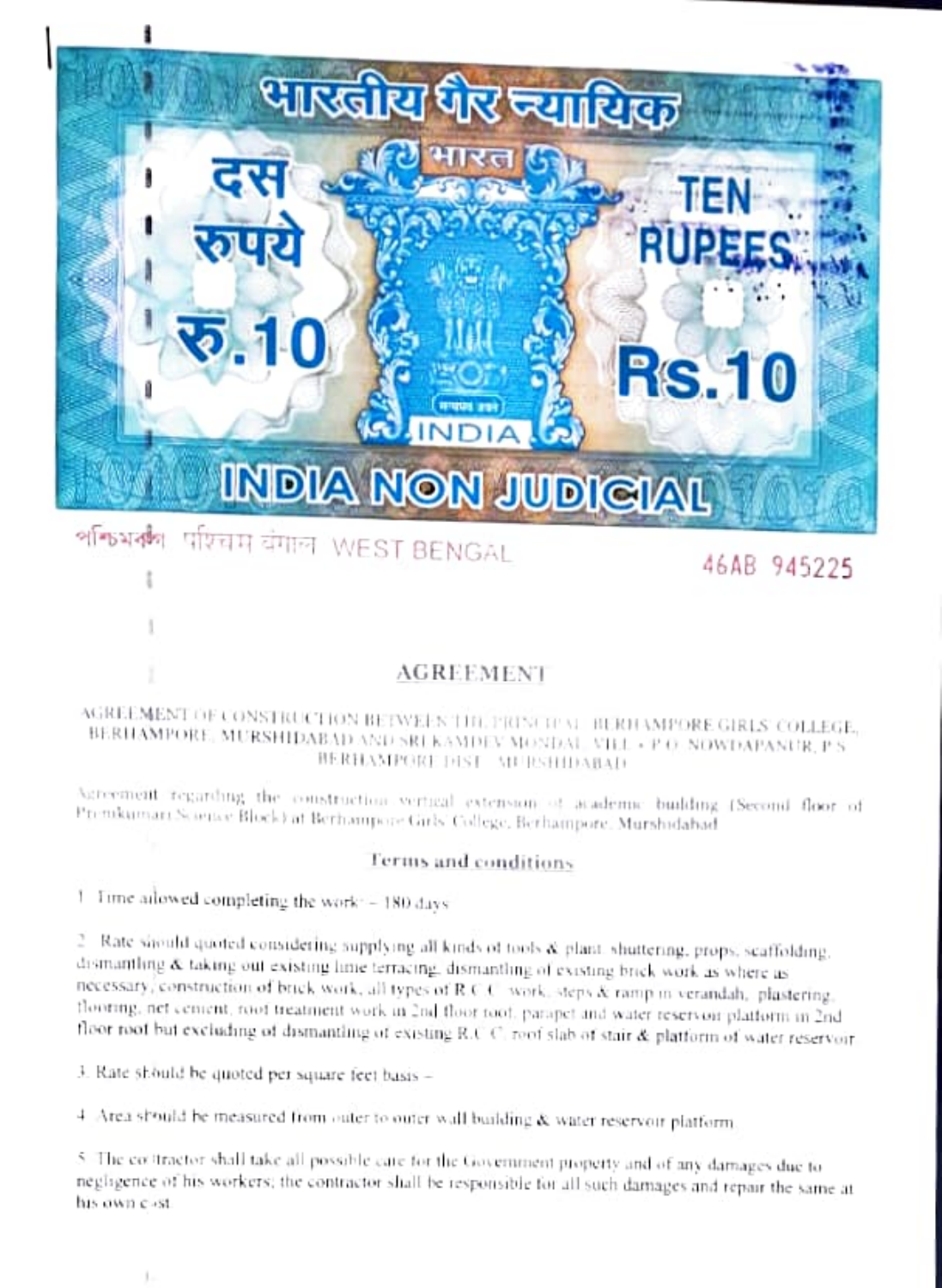$6.$  All precaution shall have to be taken by the contractor for the safety  $\&$  security of the workmen engaged by the contractor & the department shall not be responsible for any deposit of claims arising out of any such dispute under any act of the state.

7. If the contractor fails to start the work within 07 (seven) days from the date of issue of work order, the quotation shall be terminated.

8. Selected contractor would be responsible to ensure payment of minimum wages to engaged persons as per latest Labour Department's circular in vogue.

9. Work should be completed within the stipulated time otherwise panel action will be imposed Rs 5,000.00 (Rupees five thousand) per week

10. Part payment should be made stage wase and will be adjusted in final bill

**Signatories** 

11 Principal Berhampore Girls' College Binha

hicipal Kamder Manda Berhampore Girls' College 2) Sri Kanndes Mondal, Gost, Contractor and General of Accomputer